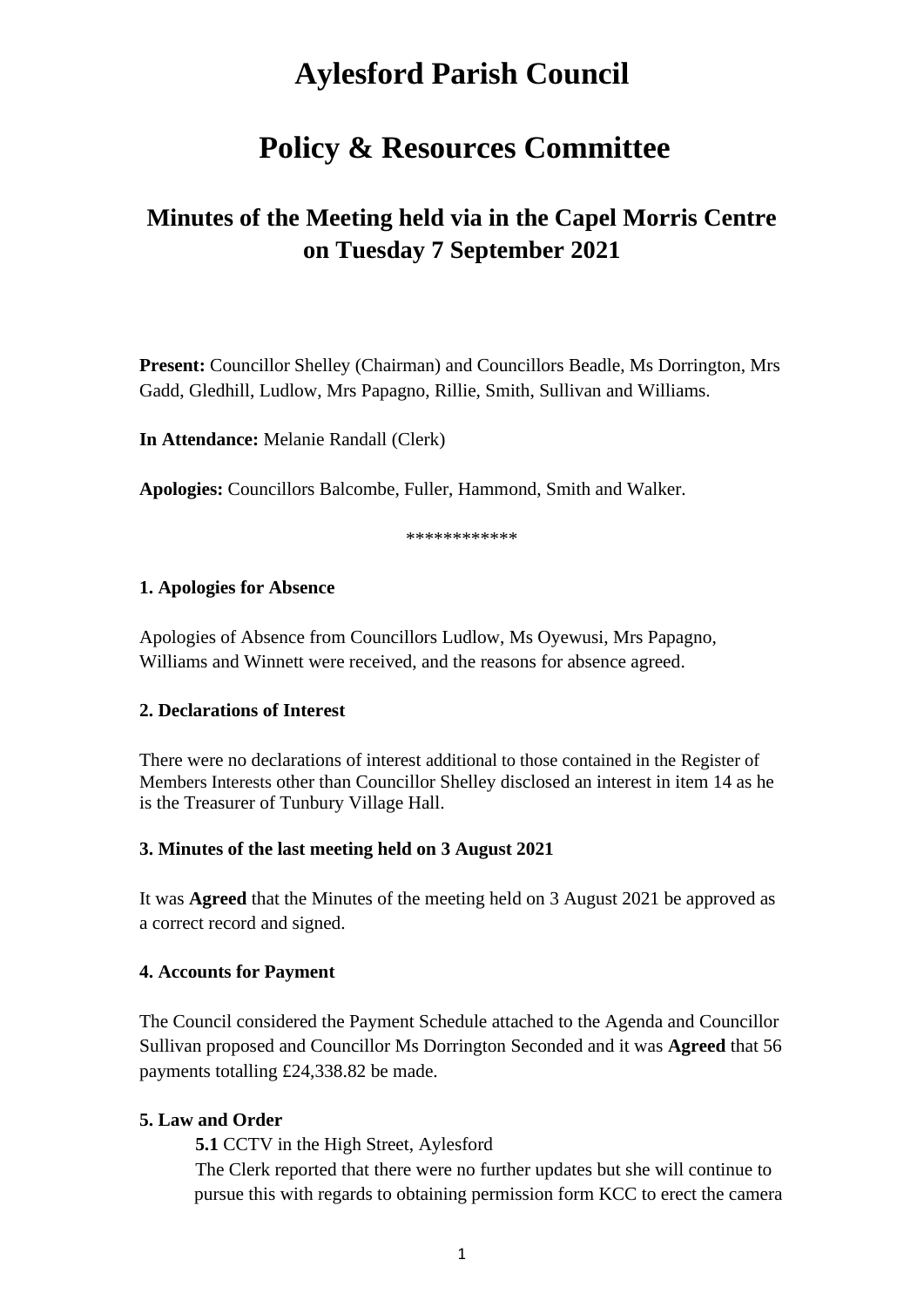for a trial period to enable the Council to see the image quality in its proposed location. **Ongoing**

### **5.2 Police Report**

No report received since the last meeting

## **6. KALC**

The notes from the meeting on 25 August 2021 were attached to the agenda.

**Noted**

## **7. TMBC/Parish Partnership Panel Meeting**

Councillor Shelley gave a verbal report from the meeting on 2 September 2021.

## **8. Council Vacancies**

It was Noted that the current Vacancies are 2 – Walderslade

## **9. Public Convenience Review**

The Clerk reported that she has still not received any further updates from TMBC despite asking for an update since 2 July. The Head Master has also contacted TMBC for an update but has not had a response either. **Ongoing**

## **10. The Governments Welcome Back Fund**

The Clerk reported that she has now had clarification of the questions she raised with TMBC regarding the Service Level Agreement. The Clerk has signed the agreement and the projects can start to be obtained. **Ongoing**

## **11. RBLI Base Camp**

The Clerk reported that although she had not received any correspondence directly from the RBLI, she had been informed that the play area was now open. However, the café was not as they are still recruiting for staff. Reports received suggest that the play area is only open for reduced hours during the week and is closed at weekends, which the Council finds very disappointing. The Council feel this is not acceptable and asked the Clerk to write to the RBLI to clarify the opening hours and ask for an explanation of the current situation as they feel it is not acceptable. **Ongoing**

## **12. Adoption of Aylesford Station**

The Chairman stated it is a slow process to adopt the station but he has applied to partake in the safety briefing. **Ongoing**

## **13. To receive the Staffing Minutes of 11 August 2021.**